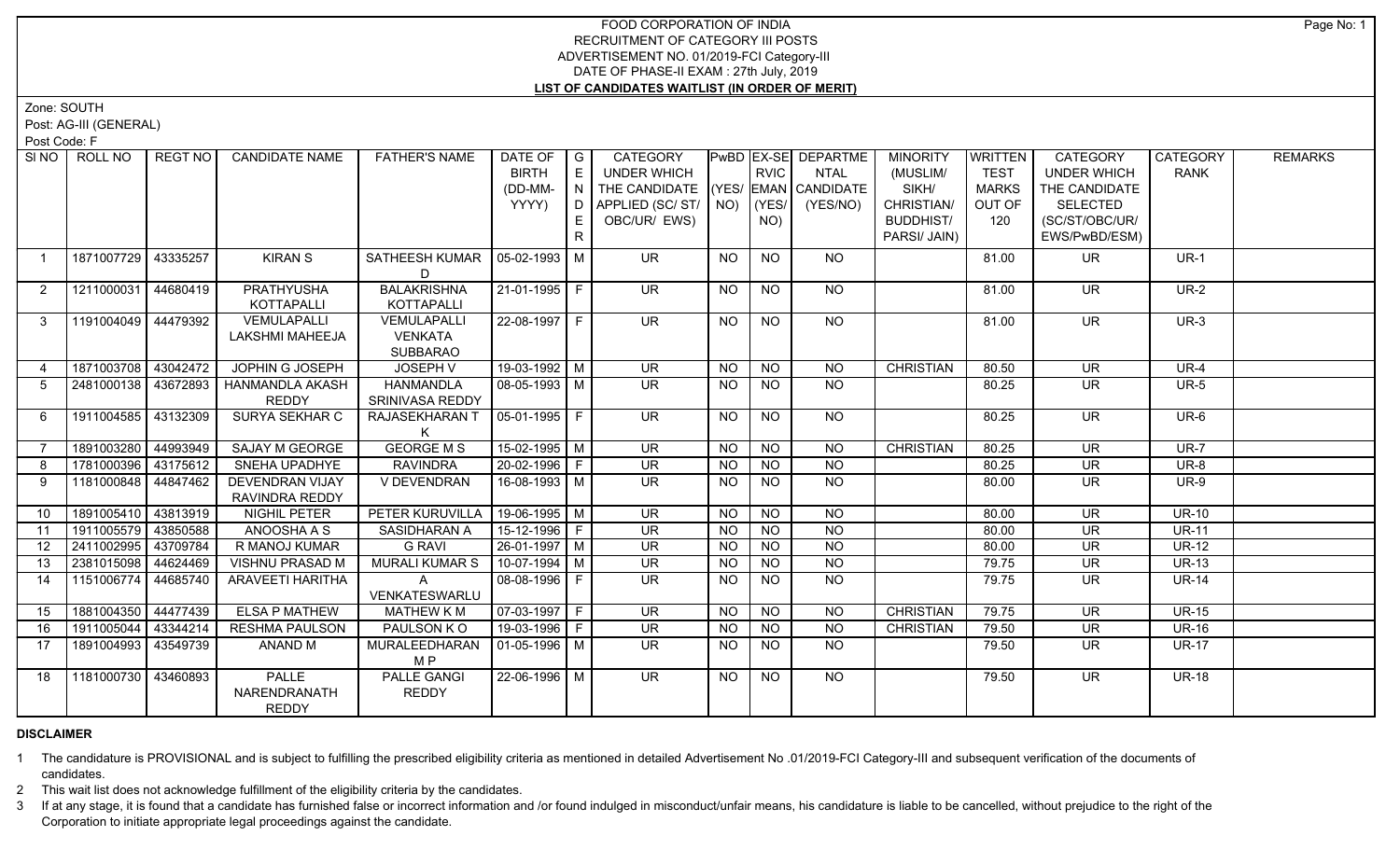Zone: SOUTH

Post: AG-III (GENERAL)

Post Code: F

| SI NO I | ROLL NO             | REGT NO I | <b>CANDIDATE NAME</b>   | <b>FATHER'S NAME</b>              | DATE OF        | $\overline{\phantom{a}}$ G | CATEGORY                           |           |                 | PwBD EX-SE DEPARTME | <b>MINORITY</b>  | <b>WRITTEN</b> | <b>CATEGORY</b>          | CATEGORY     | <b>REMARKS</b> |
|---------|---------------------|-----------|-------------------------|-----------------------------------|----------------|----------------------------|------------------------------------|-----------|-----------------|---------------------|------------------|----------------|--------------------------|--------------|----------------|
|         |                     |           |                         |                                   | <b>BIRTH</b>   | E                          | <b>UNDER WHICH</b>                 |           | <b>RVIC</b>     | <b>NTAL</b>         | (MUSLIM/         | <b>TEST</b>    | <b>UNDER WHICH</b>       | <b>RANK</b>  |                |
|         |                     |           |                         |                                   | (DD-MM-        | N.                         | THE CANDIDATE (YES/ EMAN CANDIDATE |           |                 |                     | SIKH/            | <b>MARKS</b>   | THE CANDIDATE            |              |                |
|         |                     |           |                         |                                   | YYYY)          | D                          | APPLIED (SC/ST/                    |           | $NO)$ (YES/     | (YES/NO)            | CHRISTIAN/       | OUT OF         | SELECTED                 |              |                |
|         |                     |           |                         |                                   |                | E.                         | OBC/UR/ EWS)                       |           | NO)             |                     | <b>BUDDHIST/</b> | 120            | (SC/ST/OBC/UR/           |              |                |
|         |                     |           |                         |                                   |                | R                          |                                    |           |                 |                     | PARSI/ JAIN)     |                | EWS/PwBD/ESM)            |              |                |
|         |                     |           |                         |                                   |                |                            |                                    |           |                 |                     |                  |                |                          |              |                |
| 19      | 1771004733          | 44644305  | <b>KAKINADA CHITTI</b>  | K CH V S PRASAD                   | $01-03-1996$ M |                            | <b>UR</b>                          | <b>NO</b> | <b>NO</b>       | <b>NO</b>           |                  | 79.25          | <b>UR</b>                | <b>UR-19</b> |                |
|         |                     |           | <b>SAI KARTHIK</b>      |                                   |                |                            |                                    |           |                 |                     |                  |                |                          |              |                |
| 20      | 1871002768          | 43476463  | <b>DAYA DEVI</b>        | T D AJAYAKUMAR                    | 09-07-1992 F   |                            | <b>UR</b>                          | <b>NO</b> | <b>NO</b>       | <b>NO</b>           |                  | 79.00          | <b>UR</b>                | <b>UR-20</b> |                |
|         |                     |           | ANTHARJANAM T A         |                                   |                |                            |                                    |           |                 |                     |                  |                |                          |              |                |
| 21      | 1771004458 43294672 |           | K SHASIKALA             | K                                 | $04-08-1993$ F |                            | $\overline{\mathsf{UR}}$           | <b>NO</b> | $\overline{NQ}$ | $N$ <sup>O</sup>    |                  | 79.00          | $\overline{\mathsf{UR}}$ | <b>UR-21</b> |                |
|         |                     |           |                         | VENAKATARAMANA                    |                |                            |                                    |           |                 |                     |                  |                |                          |              |                |
| 22      | 1911003496 43121691 |           | POORNIMA P              | VSNPRAKASAN 07-01-1994 F          |                |                            | $\overline{\mathsf{UR}}$           | NO.       | <b>NO</b>       | $N$ <sup>O</sup>    |                  | 79.00          | <b>UR</b>                | $UR-22$      |                |
|         |                     |           | <b>MENON</b>            |                                   |                |                            |                                    |           |                 |                     |                  |                |                          |              |                |
| 23      | 2421001102 44375253 |           | <b>SRI DEVI V</b>       | VIJAYA KUMAR V K   22-10-1994   F |                |                            | $\overline{\mathsf{UR}}$           | <b>NO</b> | N <sub>O</sub>  | N <sub>O</sub>      |                  | 79.00          | $\overline{\mathsf{UR}}$ | <b>UR-23</b> |                |
| 24      | 1901003427          | 43893494  | <b>RESHMA R NAIR</b>    | <b>REGI D NAIR</b>                | $07-10-1995$ F |                            | <b>UR</b>                          | <b>NO</b> | <b>NO</b>       | $N$ O               |                  | 79.00          | <b>UR</b>                | <b>UR-24</b> |                |
| 25      | 1861008205 43084203 |           | <b>MINNI MATHEWS</b>    | <b>MATHEWS V</b>                  | 12-05-1994 F   |                            | <b>UR</b>                          | <b>NO</b> | <b>NO</b>       | <b>NO</b>           | <b>CHRISTIAN</b> | 78.75          | <b>UR</b>                | <b>UR-25</b> |                |
|         |                     |           |                         | <b>ANTONY</b>                     |                |                            |                                    |           |                 |                     |                  |                |                          |              |                |
| 26      | 1871007026 44314755 |           | <b>ANJALY SUDHEESH</b>  | SUDHEESAN NAIR                    | 11-05-1996 F   |                            | <b>UR</b>                          | <b>NO</b> | <b>NO</b>       | NO                  |                  | 78.50          | <b>UR</b>                | <b>UR-26</b> |                |
|         |                     |           |                         | -S                                |                |                            |                                    |           |                 |                     |                  |                |                          |              |                |
| 27      | 1211001194 44112838 |           | <b>VEMPATI SRI</b>      | <b>VEMPATI RAMESH</b>             | 29-07-1992 F   |                            | <b>UR</b>                          | <b>NO</b> | <b>NO</b>       | <b>NO</b>           |                  | 78.25          | <b>UR</b>                | <b>UR-27</b> |                |
|         |                     |           | SANTOSHI                |                                   |                |                            |                                    |           |                 |                     |                  |                |                          |              |                |
|         |                     |           | <b>SESHAPRASANTHI</b>   |                                   |                |                            |                                    |           |                 |                     |                  |                |                          |              |                |
| 28      | 1891005500 43238324 |           | <b>THEERTHA</b>         | SATHEESAN T C V                   | 15-05-1995 F   |                            | UR.                                | <b>NO</b> | N <sub>O</sub>  | NO.                 |                  | 78.00          | <b>UR</b>                | <b>UR-28</b> |                |
|         |                     |           | SATHEESAN               |                                   |                |                            |                                    |           |                 |                     |                  |                |                          |              |                |
| 29      | 2451004082 43749109 |           | ABHIYANTA SUREKA        | <b>ARUN KUMAR</b>                 | 29-09-1996 F   |                            | <b>UR</b>                          | <b>NO</b> | <b>NO</b>       | <b>NO</b>           |                  | 78.00          | <b>UR</b>                | <b>UR-29</b> |                |
|         |                     |           |                         |                                   |                |                            |                                    |           |                 |                     |                  |                |                          |              |                |
|         | 1891001842 43850741 |           |                         | <b>SUREKA</b><br>K G              | 15-12-1994 F   |                            | UR.                                | NO        | <b>NO</b>       | NO.                 |                  |                | UR.                      | <b>UR-30</b> |                |
| 30      |                     |           | ARUNDHATHY M            |                                   |                |                            |                                    |           |                 |                     |                  | 77.50          |                          |              |                |
|         |                     |           | <b>KRISHNA</b>          | RAJASEKHARAN                      |                |                            |                                    |           |                 |                     |                  |                |                          |              |                |
| 31      | 2471019383 43353399 |           | <b>LINGAMGUNTA</b>      | L V SEETHARAMAIH   30-08-1995   M |                |                            | $\overline{\mathsf{UR}}$           | NO        | <b>NO</b>       | NO                  |                  | 77.50          | <b>UR</b>                | <b>UR-31</b> |                |
|         |                     |           | <b>KARTHIK SRINIVAS</b> |                                   |                |                            |                                    |           |                 |                     |                  |                |                          |              |                |
| 32      | 1171002150 45138561 |           | <b>IJJAROTHU RAMYA</b>  | <b>IJJAROTHU</b>                  | 09-10-1995 F   |                            | UR.                                | NO        | <b>NO</b>       | NO.                 |                  | 77.50          | UR.                      | <b>UR-32</b> |                |
|         |                     |           |                         | TAMMAYYA                          |                |                            |                                    |           |                 |                     |                  |                |                          |              |                |

## **DISCLAIMER**

1 The candidature is PROVISIONAL and is subject to fulfilling the prescribed eligibility criteria as mentioned in detailed Advertisement No .01/2019-FCI Category-III and subsequent verification of the documents of candidates.

2 This wait list does not acknowledge fulfillment of the eligibility criteria by the candidates.

3 If at any stage, it is found that a candidate has furnished false or incorrect information and /or found indulged in misconduct/unfair means, his candidature is liable to be cancelled, without prejudice to the right of t Corporation to initiate appropriate legal proceedings against the candidate.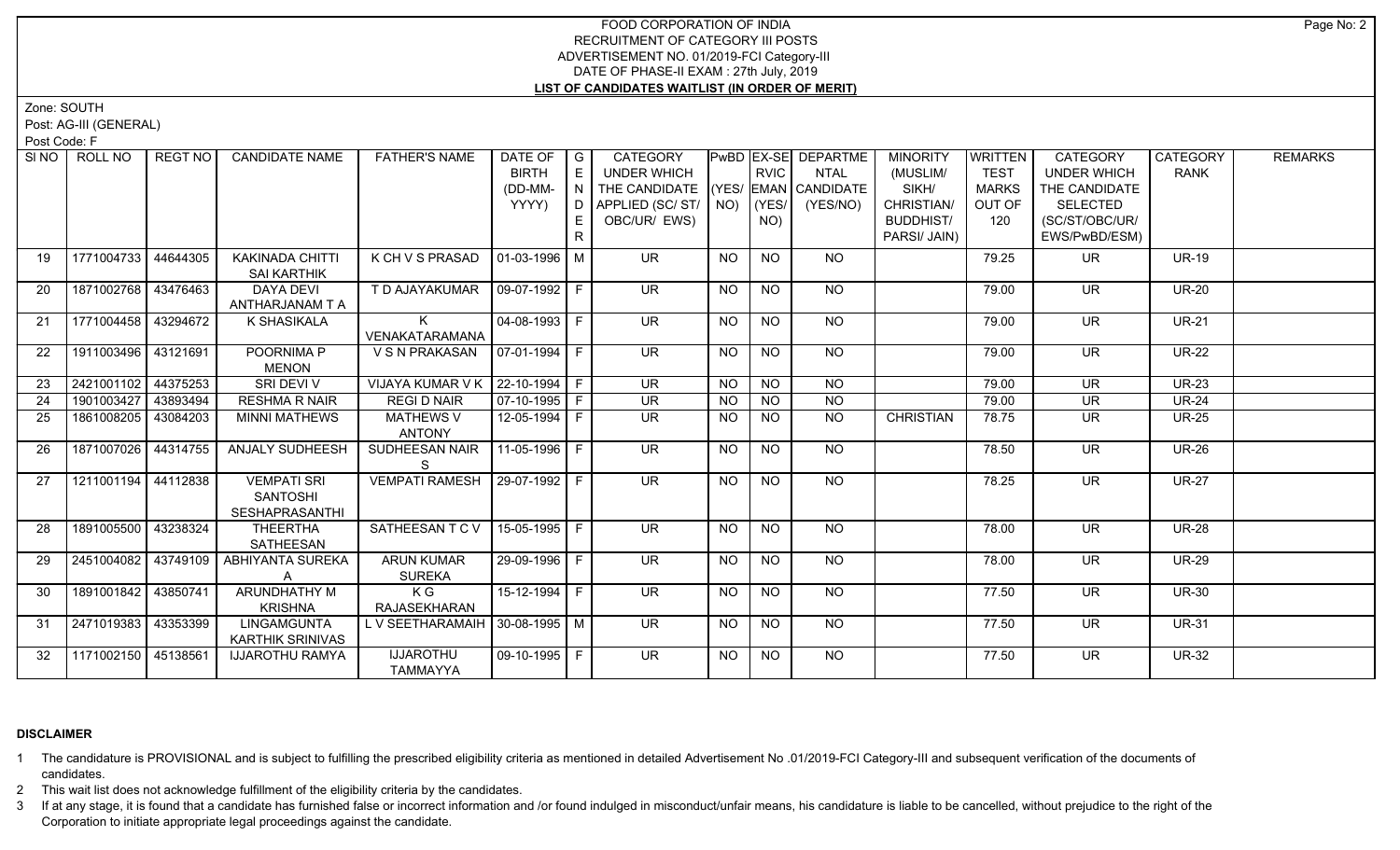Zone: SOUTH

Post: AG-III (GENERAL)

Post Code: F

| SI NO I | ROLL NO             | REGT NO  | <b>CANDIDATE NAME</b>                           | <b>FATHER'S NAME</b>                          | DATE OF<br><b>BIRTH</b><br>(DD-MM-<br>YYYY) | $\overline{\phantom{a}}$ $\overline{\phantom{a}}$<br>E<br>IN<br>D.<br>E.<br>R | CATEGORY<br>UNDER WHICH<br>THE CANDIDATE (YES/ EMAN CANDIDATE<br>APPLIED (SC/ST/<br>OBC/UR/ EWS) | NO)       | RVIC<br>YES/<br>NO) | PwBD EX-SE DEPARTME<br><b>NTAL</b><br>(YES/NO) | <b>MINORITY</b><br>(MUSLIM/<br>SIKH/<br>CHRISTIAN/<br><b>BUDDHIST/</b><br>PARSI/ JAIN) | <b>WRITTEN</b><br><b>TEST</b><br><b>MARKS</b><br>OUT OF<br>120 | CATEGORY<br><b>UNDER WHICH</b><br>THE CANDIDATE<br><b>SELECTED</b><br>(SC/ST/OBC/UR/<br>EWS/PwBD/ESM) | CATEGORY<br><b>RANK</b> | <b>REMARKS</b> |
|---------|---------------------|----------|-------------------------------------------------|-----------------------------------------------|---------------------------------------------|-------------------------------------------------------------------------------|--------------------------------------------------------------------------------------------------|-----------|---------------------|------------------------------------------------|----------------------------------------------------------------------------------------|----------------------------------------------------------------|-------------------------------------------------------------------------------------------------------|-------------------------|----------------|
| 33      | 1151001375 43399817 |          | YERASI PRAVALLIKA                               | <b>YERASI</b><br>SURENDRANATH<br><b>REDDY</b> | 19-01-1998 F                                |                                                                               | <b>UR</b>                                                                                        | <b>NO</b> | <b>NO</b>           | <b>NO</b>                                      |                                                                                        | 77.50                                                          | <b>UR</b>                                                                                             | <b>UR-33</b>            |                |
| 34      | 1911001250 44966379 |          | <b>ASHAK</b>                                    | <b>SETHUNATHAN T</b>                          | $\boxed{01-04-1993}$ F                      |                                                                               | <b>UR</b>                                                                                        | NO        | $N$ O               | <b>NO</b>                                      |                                                                                        | 77.25                                                          | <b>UR</b>                                                                                             | <b>UR-34</b>            |                |
| 35      | 1901001025 44401844 |          | <b>DIVYA A GEORGE</b>                           | <b>GEORGE JACOB</b>                           | $31-05-1994$ F                              |                                                                               | $\overline{\mathsf{UR}}$                                                                         | <b>NO</b> | <b>NO</b>           | $N$ O                                          | <b>CHRISTIAN</b>                                                                       | 77.25                                                          | <b>UR</b>                                                                                             | <b>UR-35</b>            |                |
| 36      | 1191009978 43473413 |          | SANGAPU LAKSHMI<br>PHANI SIVA<br><b>SUPRAJA</b> | SANGAPU<br><b>VENKATA</b><br>KOTESWARA RAO    | 08-03-1997 F                                |                                                                               | $\overline{\mathsf{UR}}$                                                                         | NO.       | <b>NO</b>           | N <sub>O</sub>                                 |                                                                                        | 77.25                                                          | <b>UR</b>                                                                                             | <b>UR-36</b>            |                |
| 37      | 1901003897          | 43369295 | ANAGHA KRISHNA N                                | SURENDRAN NAIR<br>G                           | $ 26-08-1994 F$                             |                                                                               | UR.                                                                                              | <b>NO</b> | <b>NO</b>           | NO.                                            |                                                                                        | 77.00                                                          | <b>UR</b>                                                                                             | <b>UR-37</b>            |                |
| 38      | 1901007757          | 44627266 | <b>SREEDEEP MENON</b><br>VP                     | MURALEEDHARAN<br>V <sub>P</sub>               | $02-05-1993$ M                              |                                                                               | <b>UR</b>                                                                                        | <b>NO</b> | N <sub>O</sub>      | NO                                             |                                                                                        | 76.75                                                          | UR.                                                                                                   | <b>UR-38</b>            |                |
| 39      | 1871005648 43420667 |          | <b>NIMMI M S</b>                                | MADHUSOODHANA   28-01-1992   F<br>N PILLAI M  |                                             |                                                                               | $\overline{\mathsf{UR}}$                                                                         | NO        | <b>NO</b>           | NO                                             |                                                                                        | 76.50                                                          | <b>UR</b>                                                                                             | <b>UR-39</b>            |                |
| 40      | 1891000644 43539096 |          | <b>DRISYAVP</b>                                 | BALAKRISHNAN V P   23-01-1993   F             |                                             |                                                                               | UR.                                                                                              | <b>NO</b> | <b>NO</b>           | <b>NO</b>                                      |                                                                                        | 76.50                                                          | <b>UR</b>                                                                                             | <b>UR-40</b>            |                |
| 41      | 1861005775 44839820 |          | <b>GAYATHRIS</b>                                | T G SAJEEV KUMAR 31-10-1994   F               |                                             |                                                                               | <b>UR</b>                                                                                        | <b>NO</b> | <b>NO</b>           | N <sub>O</sub>                                 |                                                                                        | 76.50                                                          | <b>UR</b>                                                                                             | $UR-41$                 |                |
| 42      | 2471000878          | 43319340 | <b>UPADRASTA</b><br>PRAJWAL                     | U SURYA PRAKASH   18-04-1996   M              |                                             |                                                                               | UR.                                                                                              | <b>NO</b> | NO                  | <b>NO</b>                                      |                                                                                        | 76.50                                                          | <b>UR</b>                                                                                             | <b>UR-42</b>            |                |
| 43      | 1151003561          | 44385904 | <b>ANNAREDDY PAVAN</b><br><b>KUMAR REDDY</b>    | ANNAREDDY<br>RAMANARAYANA<br><b>REDDY</b>     | 29-08-1996 M                                |                                                                               | $\overline{\mathsf{UR}}$                                                                         | NO.       | <b>NO</b>           | $N$ <sup>O</sup>                               |                                                                                        | 76.50                                                          | <b>UR</b>                                                                                             | <b>UR-43</b>            |                |
| 44      | 2491000934          | 44410468 | <b>TANNERU KARTEEK</b>                          | T PRASADA RAO                                 | $\sqrt{01-10-1996}$ M                       |                                                                               | <b>UR</b>                                                                                        | <b>NO</b> | <b>NO</b>           | $\overline{NQ}$                                |                                                                                        | 76.50                                                          | <b>UR</b>                                                                                             | <b>UR-44</b>            |                |
| 45      | 1871004102 44047950 |          | <b>GAYATHRI</b><br>NARENDRAN                    | NARENDRAN C D                                 | 19-02-1992 F                                |                                                                               | <b>OBC</b>                                                                                       | <b>NO</b> | <b>NO</b>           | <b>NO</b>                                      |                                                                                        | 76.25                                                          | UR; OBC                                                                                               | <b>UR-45</b>            |                |
| 46      | 2381006157 43027225 |          | MUTHUKUMAR R                                    | <b>RAMASAMY</b>                               | 14-02-1993   M                              |                                                                               | OBC                                                                                              | NO.       | <b>NO</b>           | <b>NO</b>                                      |                                                                                        | 76.25                                                          | UR; OBC                                                                                               | <b>UR-46</b>            |                |
| 47      | 1891001659 43812041 |          | <b>NAVEED NAZAR</b>                             | <b>ABDUNNASIR M</b>                           | $11-09-1993$ M                              |                                                                               | <b>OBC</b>                                                                                       | <b>NO</b> | <b>NO</b>           | $\overline{NO}$                                | <b>MUSLIM</b>                                                                          | 76.25                                                          | UR; OBC                                                                                               | <b>UR-47</b>            |                |
| -48     | 1201009320          | 43172259 | SAI<br>SUBRAHMANYAM<br><b>PUDIPEDDI</b>         | PV PANTULU                                    | 16-11-1995   M                              |                                                                               | UR.                                                                                              | NO.       | <b>NO</b>           | <b>NO</b>                                      |                                                                                        | 76.25                                                          | UR.                                                                                                   | <b>UR-48</b>            |                |

## **DISCLAIMER**

1 The candidature is PROVISIONAL and is subject to fulfilling the prescribed eligibility criteria as mentioned in detailed Advertisement No .01/2019-FCI Category-III and subsequent verification of the documents of candidates.

2 This wait list does not acknowledge fulfillment of the eligibility criteria by the candidates.

3 If at any stage, it is found that a candidate has furnished false or incorrect information and /or found indulged in misconduct/unfair means, his candidature is liable to be cancelled, without prejudice to the right of t Corporation to initiate appropriate legal proceedings against the candidate.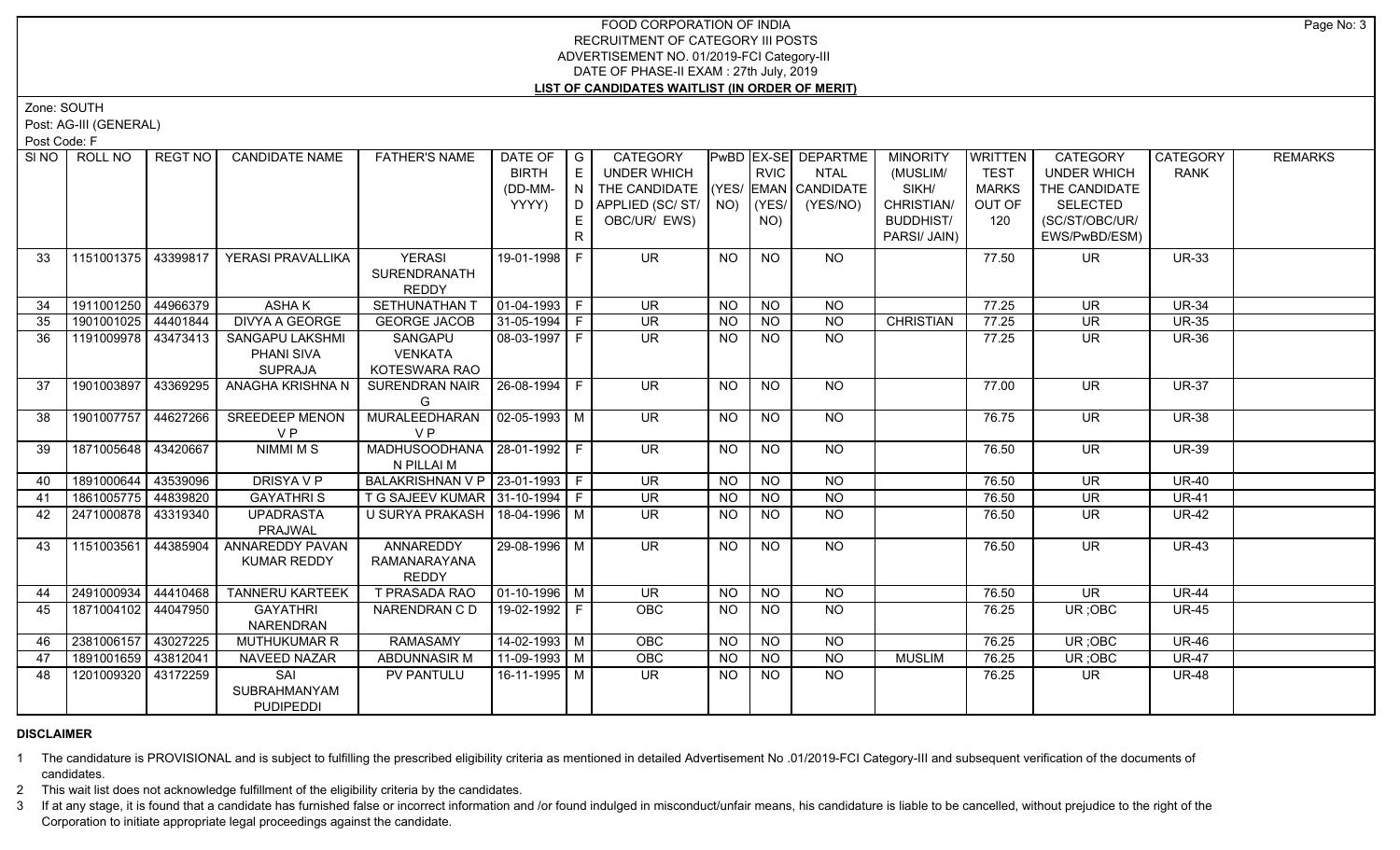Zone: SOUTH

Post: AG-III (GENERAL)

Post Code: F

|    | SINO ROLL NO          | REGT NO  | <b>CANDIDATE NAME</b> | <b>FATHER'S NAME</b>              | DATE OF   G                  |              | CATEGORY                           |           |                 | PwBD EX-SE DEPARTME | <b>MINORITY</b>  | <b>WRITTEN</b> | CATEGORY                 | <b>CATEGORY</b> | <b>REMARKS</b> |
|----|-----------------------|----------|-----------------------|-----------------------------------|------------------------------|--------------|------------------------------------|-----------|-----------------|---------------------|------------------|----------------|--------------------------|-----------------|----------------|
|    |                       |          |                       |                                   | <b>BIRTH</b>                 | E            | UNDER WHICH                        |           | <b>RVIC</b>     | <b>NTAL</b>         | (MUSLIM/         | <b>TEST</b>    | <b>UNDER WHICH</b>       | <b>RANK</b>     |                |
|    |                       |          |                       |                                   | (DD-MM-                      | N            | THE CANDIDATE (YES/ EMAN CANDIDATE |           |                 |                     | SIKH/            | <b>MARKS</b>   | THE CANDIDATE            |                 |                |
|    |                       |          |                       |                                   | YYYY)                        | D.           | APPLIED (SC/ ST/   NO)             |           | (YES/           | (YES/NO)            | CHRISTIAN/       | OUT OF         | <b>SELECTED</b>          |                 |                |
|    |                       |          |                       |                                   |                              |              | OBC/UR/ EWS)                       |           | NO)             |                     | <b>BUDDHIST/</b> | 120            | (SC/ST/OBC/UR/           |                 |                |
|    |                       |          |                       |                                   |                              | $\mathsf{R}$ |                                    |           |                 |                     | PARSI/ JAIN)     |                | EWS/PwBD/ESM)            |                 |                |
| 49 | 2391001830   43821944 |          | MADHU PREETHI G       | <b>GANESAN K</b>                  | 20-05-1996 F                 |              | <b>OBC</b>                         | NO.       | <b>NO</b>       | NO.                 |                  | 76.25          | UR; OBC                  | <b>UR-49</b>    |                |
| 50 | 2471015672 43163830   |          | <b>ABHINAV NARA</b>   | <b>VITTAL NARA</b>                | 21-10-1996 M                 |              | OBC                                | <b>NO</b> | <b>NO</b>       | N <sub>O</sub>      |                  | 76.25          | UR; OBC                  | <b>UR-50</b>    |                |
| 51 | 2441000379 43714581   |          | SIRANJEEVI            | <b>ALAGIRISAMY</b>                | 22-06-1997 M                 |              | OBC                                | <b>NO</b> | <b>NO</b>       | N <sub>O</sub>      |                  | 76.25          | UR; OBC                  | <b>UR-51</b>    |                |
| 52 | 2461000918 45107006   |          | <b>ABINAYA R</b>      | RAMESH D                          | 01-07-1997 F                 |              | <b>UR</b>                          | <b>NO</b> | <b>NO</b>       | NO                  |                  | 76.25          | UR                       | <b>UR-52</b>    |                |
| 53 | 2471022995 43345234   |          | KIRAN AKSHINTALA      | <b>AKSHINTALA</b>                 | $13-08-1992$ M               |              | UR.                                | NO.       | <b>NO</b>       | NO                  |                  | 76.00          | UR.                      | <b>UR-53</b>    |                |
|    |                       |          |                       | <b>CHANDRA SEKHAR</b>             |                              |              |                                    |           |                 |                     |                  |                |                          |                 |                |
|    |                       |          |                       | PRASAD                            |                              |              |                                    |           |                 |                     |                  |                |                          |                 |                |
| 54 | 1871002663 44260068   |          | <b>KEERTHIS</b>       | <b>RADHAKRISHNA</b>               | 01-02-1993 F                 |              | OBC                                | NO.       | <b>NO</b>       | $N$ <sup>O</sup>    |                  | 76.00          | UR : OBC                 | <b>UR-54</b>    |                |
|    |                       |          |                       | PILLAI <sub>S</sub>               |                              |              |                                    |           |                 |                     |                  |                |                          |                 |                |
| 55 | 2381012660 44902414   |          | <b>AZHAGAPPAN S</b>   | <b>SARAVANAN G</b>                | $16-08-1994$ M               |              | UR                                 | <b>NO</b> | $N$ O           | $N$ O               |                  | 76.00          | $\overline{\mathsf{UR}}$ | <b>UR-55</b>    |                |
| 56 | 2421001440 44029316   |          | ATHIRA ROY M S        | <b>MOHAN RAJ M</b>                | 14-09-1994 F                 |              | OBC                                | <b>NO</b> | <b>NO</b>       | NO                  |                  | 76.00          | UR; OBC                  | <b>UR-56</b>    |                |
| 57 | 2471000236 43392254   |          | <b>DIVYA GANESH</b>   | <b>C B GANESH</b>                 | 19-10-1995 F                 |              | UR                                 | NO        | $N$ O           | NO                  |                  | 76.00          | <b>UR</b>                | <b>UR-57</b>    |                |
| 58 | 2421000942 44088713   |          | AJI P                 | PAULRAJ N                         | 30-05-1996   F               |              | OBC                                | <b>NO</b> | $N$ O           | NO                  |                  | 76.00          | UR; OBC                  | <b>UR-58</b>    |                |
| 59 | 1181002561            | 44844818 | <b>REDDIMIGARI</b>    | R JAYA RAMI                       | 20-06-1993 F                 |              | <b>UR</b>                          | NO.       | N <sub>O</sub>  | $N$ O               |                  | 75.75          | UR.                      | <b>UR-59</b>    |                |
|    |                       |          | <b>SWARNASRI</b>      | <b>REDDY</b>                      |                              |              |                                    |           |                 |                     |                  |                |                          |                 |                |
| 60 | 2391003094            | 43808189 | <b>VISHNUPRIYA L</b>  | <b>LOGANATHAN R</b>               | 25-06-1995   F               |              | <b>OBC</b>                         | <b>NO</b> | <b>NO</b>       | <b>NO</b>           |                  | 75.75          | UR; OBC                  | <b>UR-60</b>    |                |
| 61 | 1911007314 43481481   |          | ATHULYA A             | <b>ASOKAN P</b>                   | 12-05-1996 F                 |              | OBC                                | <b>NO</b> | <b>NO</b>       | <b>NO</b>           |                  | 75.75          | UR; OBC                  | <b>UR-61</b>    |                |
| 62 | 2411006080 43828214   |          | <b>SUBISEN</b>        | <b>RETNASWAMY</b>                 | $\vert$ 07-06-1996 $\vert$ M |              | OBC                                | <b>NO</b> | <b>NO</b>       | <b>NO</b>           |                  | 75.75          | UR; OBC                  | <b>UR-62</b>    |                |
| 63 | 2421001798 43665877   |          | SIMSHA <sub>S</sub>   | SOOSAI MICHAEL M   06-05-1997   F |                              |              | OBC                                | <b>NO</b> | <b>NO</b>       | <b>NO</b>           | <b>CHRISTIAN</b> | 75.75          | UR; OBC                  | <b>UR-63</b>    |                |
| 64 | 1871005088 44774501   |          | <b>BINCY MATHEW</b>   | M BABU RAJAN                      | 25-05-1997 F                 |              | <b>UR</b>                          | <b>NO</b> | <b>NO</b>       | <b>NO</b>           |                  | 75.75          | UR                       | <b>UR-64</b>    |                |
| 65 | 1191001164 43748302   |          | PINNABOYINA           | PINNABOYINA SIVA   25-08-1992   F |                              |              | UR.                                | NO.       | <b>NO</b>       | <b>NO</b>           |                  | 75.50          | UR.                      | <b>UR-65</b>    |                |
|    |                       |          | <b>SATYA VANI</b>     | PRASAD BABU                       |                              |              |                                    |           |                 |                     |                  |                |                          |                 |                |
| 66 | 1211000014            | 43994935 | PANDI PRATYUSHA       | PANDI APPARAO                     | 04-04-1993 F                 |              | <b>EWS</b>                         | <b>NO</b> | <b>NO</b>       | <b>NO</b>           |                  | 75.50          | UR; EWS                  | <b>UR-66</b>    |                |
| 67 | 1881001239            | 43333571 | JAYALAKSHMI P         | <b>KD PRASANNAN</b>               | 14-03-1994 F                 |              | UR.                                | <b>NO</b> | <b>NO</b>       | <b>NO</b>           |                  | 75.50          | UR.                      | <b>UR-67</b>    |                |
| 68 | 1191001631            | 43191418 | PALURU SUNITHA        | PALURU RAMANA                     | 19-08-1994   F               |              | OBC                                | <b>NO</b> | $\overline{NO}$ | $\overline{NO}$     |                  | 75.50          | UR; OBC                  | <b>UR-68</b>    |                |
| 69 | 1191008409            | 43535645 | <b>VENKATA SAI</b>    | P MURALI KRISHNA   18-01-1996   M |                              |              | <b>OBC</b>                         | NO.       | <b>NO</b>       | <b>NO</b>           |                  | 75.50          | UR; OBC                  | <b>UR-69</b>    |                |
|    |                       |          | <b>SRIKANTH</b>       |                                   |                              |              |                                    |           |                 |                     |                  |                |                          |                 |                |
|    |                       |          | <b>PANABAKA</b>       |                                   |                              |              |                                    |           |                 |                     |                  |                |                          |                 |                |

### **DISCLAIMER**

1 The candidature is PROVISIONAL and is subject to fulfilling the prescribed eligibility criteria as mentioned in detailed Advertisement No .01/2019-FCI Category-III and subsequent verification of the documents of candidates.

2 This wait list does not acknowledge fulfillment of the eligibility criteria by the candidates.

3 If at any stage, it is found that a candidate has furnished false or incorrect information and /or found indulged in misconduct/unfair means, his candidature is liable to be cancelled, without prejudice to the right of t Corporation to initiate appropriate legal proceedings against the candidate.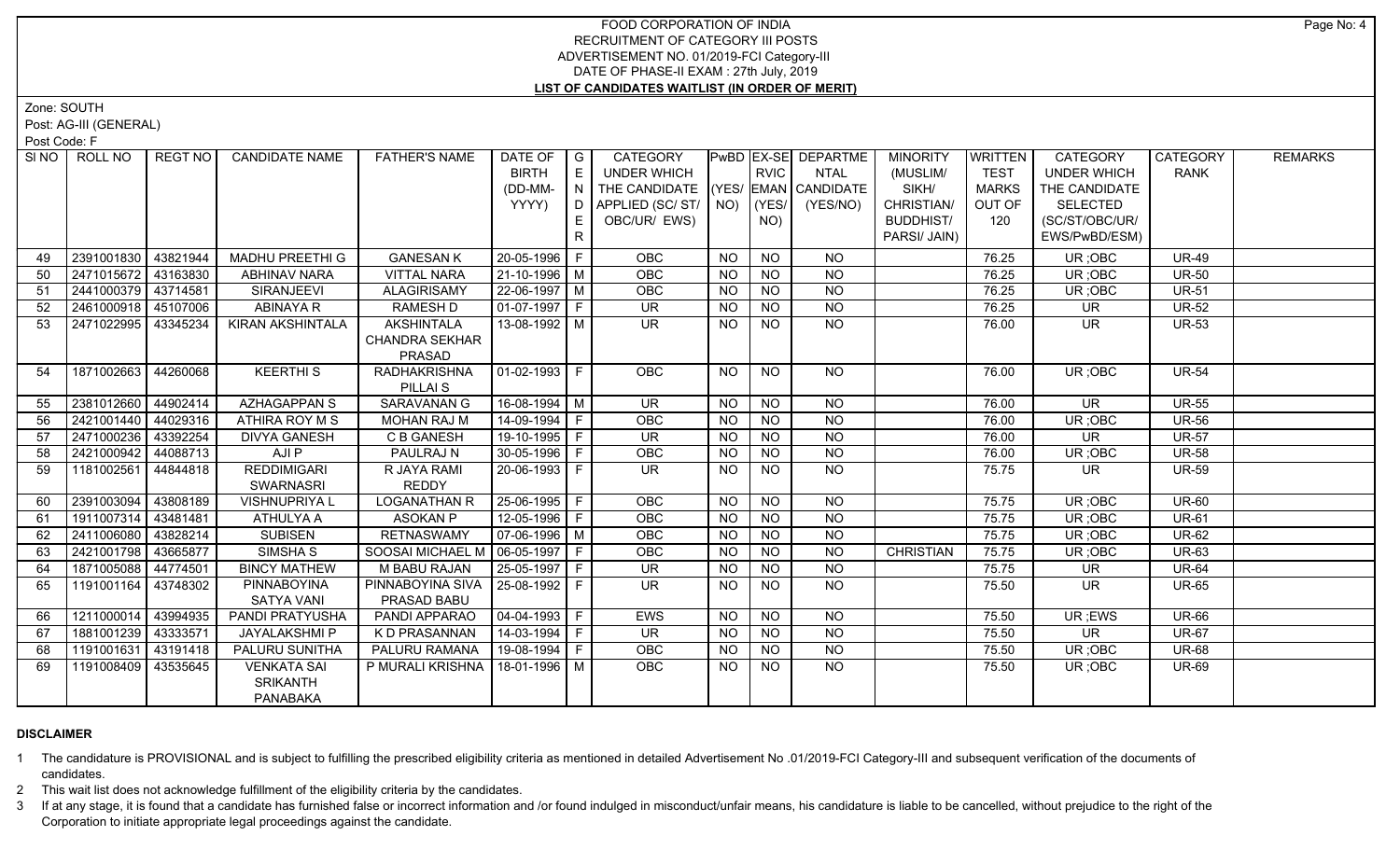Zone: SOUTH

Post: AG-III (GENERAL)

Post Code: F

| SI <sub>NO</sub> | ROLL NO             | <b>REGT NO</b> | <b>CANDIDATE NAME</b>                | <b>FATHER'S NAME</b>                 | DATE OF $ G $<br><b>BIRTH</b><br>(DD-MM-<br>YYYY) | E<br>E. | CATEGORY<br><b>UNDER WHICH</b><br>THE CANDIDATE (YES/ EMAN CANDIDATE<br>D APPLIED (SC/ ST/   NO)<br>OBC/UR/ EWS) |           | <b>RVIC</b><br>$ $ (YES/<br>NO) | PwBD EX-SE DEPARTME<br><b>NTAL</b><br>(YES/NO) | <b>MINORITY</b><br>(MUSLIM/<br>SIKH/<br>CHRISTIAN/<br><b>BUDDHIST/</b> | WRITTEN<br><b>TEST</b><br><b>MARKS</b><br>OUT OF<br>120 | <b>CATEGORY</b><br><b>UNDER WHICH</b><br>THE CANDIDATE<br><b>SELECTED</b><br>(SC/ST/OBC/UR/ | CATEGORY<br><b>RANK</b> | <b>REMARKS</b> |
|------------------|---------------------|----------------|--------------------------------------|--------------------------------------|---------------------------------------------------|---------|------------------------------------------------------------------------------------------------------------------|-----------|---------------------------------|------------------------------------------------|------------------------------------------------------------------------|---------------------------------------------------------|---------------------------------------------------------------------------------------------|-------------------------|----------------|
|                  |                     |                |                                      |                                      |                                                   | R       |                                                                                                                  |           |                                 |                                                | PARSI/ JAIN)                                                           |                                                         | EWS/PwBD/ESM)                                                                               |                         |                |
| 70               | 1191005831          | 43105153       | <b>GANDHAM ALEKHYA</b>               | <b>G ADINARAYANA</b><br><b>RAO</b>   | 08-02-1996 F                                      |         | <b>UR</b>                                                                                                        | <b>NO</b> | <b>NO</b>                       | NO                                             |                                                                        | 75.50                                                   | <b>UR</b>                                                                                   | <b>UR-70</b>            |                |
| 71               | 2451004017 44127111 |                | <b>KUMARINA</b>                      | <b>NAMBIRAJAN S</b>                  | $22 - 03 - 1996$ F                                |         | <b>OBC</b>                                                                                                       | <b>NO</b> | <b>NO</b>                       | <b>NO</b>                                      |                                                                        | 75.50                                                   | UR; OBC                                                                                     | <b>UR-71</b>            |                |
| 72               | 2471031360 44646853 |                | C SANDEEP                            | C VENKATESH                          | 20-10-1996 M                                      |         | OBC                                                                                                              | <b>NO</b> | <b>NO</b>                       | <b>NO</b>                                      |                                                                        | 75.50                                                   | UR; OBC                                                                                     | <b>UR-72</b>            |                |
| 73               | 2471019101 43588684 |                | AISHWARYA<br><b>GHADIYARAM</b>       | <b>G S K PRABHU</b>                  | 14-02-1997 F                                      |         | <b>UR</b>                                                                                                        | NO.       | <b>NO</b>                       | <b>NO</b>                                      |                                                                        | 75.50                                                   | UR.                                                                                         | <b>UR-73</b>            |                |
| 74               | 1191003720 44866494 |                | GURUVU<br><b>LOKESWARY</b>           | <b>GURUVU MOHAN</b><br><b>RAO</b>    | $14-08-1997$ F                                    |         | $\overline{\mathsf{UR}}$                                                                                         | <b>NO</b> | NO.                             | NO                                             |                                                                        | 75.50                                                   | UR.                                                                                         | <b>UR-74</b>            |                |
| 75               | 2521000625 43848154 |                | VEERAMALLU<br><b>RAKESH</b>          | VEERAMALLU<br>VENKATESHWAR           | $\sqrt{07-08-1992}$ M                             |         | EWS                                                                                                              | NO.       | NO.                             | <b>NO</b>                                      |                                                                        | 75.25                                                   | UR; EWS                                                                                     | <b>UR-75</b>            |                |
| 76               | 2471005617 45177539 |                | <b>KARRE SHIVA</b><br><b>KUMAR</b>   | KARRE SATHAIAH                       | $\vert$ 02-02-1993 $\vert$ M                      |         | OBC                                                                                                              | <b>NO</b> | <b>NO</b>                       | <b>NO</b>                                      |                                                                        | 75.25                                                   | UR; OBC                                                                                     | <b>UR-76</b>            |                |
| 77               | 2411005839 45072421 |                | S SIVASANKARI                        | V SAISUNDHAR                         | $\vert 03 - 02 - 1993 \vert$ F                    |         | <b>EWS</b>                                                                                                       | NO        | $N$ O                           | $N$ O                                          |                                                                        | 75.25                                                   | UR; EWS                                                                                     | <b>UR-77</b>            |                |
| 78               | 1191010370 44872318 |                | RAMYA BADISA                         | <b>BADISA SIVA</b><br><b>KRISHNA</b> | $\boxed{01-06-1993}$ F                            |         | <b>OBC</b>                                                                                                       | <b>NO</b> | <b>NO</b>                       | <b>NO</b>                                      |                                                                        | 75.25                                                   | UR; OBC                                                                                     | <b>UR-78</b>            |                |
| 79               | 2381013576 43190783 |                | <b>VIDHYA LAKSHMI R</b>              | <b>RAGURAM R</b>                     | 06-06-1993 F                                      |         | <b>UR</b>                                                                                                        | <b>NO</b> | <b>NO</b>                       | <b>NO</b>                                      |                                                                        | 75.25                                                   | <b>UR</b>                                                                                   | <b>UR-79</b>            |                |
| 80               | 1891002526 43697747 |                | <b>TESMA ABRAHAM</b>                 | ABRAHAM                              | 08-11-1993 F                                      |         | <b>UR</b>                                                                                                        | <b>NO</b> | <b>NO</b>                       | <b>NO</b>                                      | <b>CHRISTIAN</b>                                                       | 75.25                                                   | <b>UR</b>                                                                                   | <b>UR-80</b>            |                |
| 81               | 2381009770 43003976 |                | SARANYA S                            | <b>SAMINATHAN M</b>                  | 25-05-1995 F                                      |         | OBC                                                                                                              | <b>NO</b> | <b>NO</b>                       | <b>NO</b>                                      |                                                                        | 75.25                                                   | UR; OBC                                                                                     | <b>UR-81</b>            |                |
| 82               | 1891002571 44003785 |                | ATHIRA K N                           | MURALEEDHARAN<br>C M                 | $11-11-1995$ F                                    |         | <b>UR</b>                                                                                                        | <b>NO</b> | <b>NO</b>                       | <b>NO</b>                                      |                                                                        | 75.25                                                   | <b>UR</b>                                                                                   | <b>UR-82</b>            |                |
| 83               | 2441003688          | 44830422       | <b>DHARANI A</b>                     | AVVAIDHASAN                          | 05-04-1996 F                                      |         | OBC                                                                                                              | <b>NO</b> | <b>NO</b>                       | NO                                             |                                                                        | 75.25                                                   | UR; OBC                                                                                     | <b>UR-83</b>            |                |
| 84               | 2421000020          | 43658823       | <b>BENITA MARY</b>                   | <b>ANTONY XAVIER</b>                 | $26-07-1996$ F                                    |         | OBC                                                                                                              | <b>NO</b> | <b>NO</b>                       | $\overline{NO}$                                | <b>CHRISTIAN</b>                                                       | 75.25                                                   | UR; OBC                                                                                     | <b>UR-84</b>            |                |
| 85               | 2451004339 43801233 |                | VIJAYALAKSHMI M                      | MUTHUKUTTY S                         | $\vert 02 - 11 - 1996 \vert F \vert$              |         | OBC                                                                                                              | <b>NO</b> | <b>NO</b>                       | <b>NO</b>                                      |                                                                        | 75.25                                                   | UR; OBC                                                                                     | <b>UR-85</b>            |                |
| 86               | 1191006619 43771810 |                | SAMBANGI SUPRIYA                     | <b>SAMBANGI</b><br>SIMHACHALAM       | $12-08-1997$ F                                    |         | OBC                                                                                                              | <b>NO</b> | <b>NO</b>                       | <b>NO</b>                                      |                                                                        | 75.25                                                   | UR; OBC                                                                                     | <b>UR-86</b>            |                |
| 87               | 1131002467 43230955 |                | <b>MADUGULA KOTI</b><br><b>REDDY</b> | MADUGULA LINGA<br><b>REDDY</b>       | $\sqrt{05-07-1993}$ M                             |         | EWS                                                                                                              | <b>NO</b> | <b>NO</b>                       | <b>NO</b>                                      |                                                                        | 75.00                                                   | UR ;EWS                                                                                     | <b>UR-87</b>            |                |
| 88               | 1811000248 43274993 |                | SAPNA P                              | <b>THAMBAN K</b>                     | $12-03-1995$ F                                    |         | $\overline{\mathsf{UR}}$                                                                                         | NO.       | <b>NO</b>                       | N <sub>O</sub>                                 |                                                                        | 75.00                                                   | $\overline{\mathsf{UR}}$                                                                    | <b>UR-88</b>            |                |

## **DISCLAIMER**

1 The candidature is PROVISIONAL and is subject to fulfilling the prescribed eligibility criteria as mentioned in detailed Advertisement No .01/2019-FCI Category-III and subsequent verification of the documents of candidates.

2 This wait list does not acknowledge fulfillment of the eligibility criteria by the candidates.

3 If at any stage, it is found that a candidate has furnished false or incorrect information and /or found indulged in misconduct/unfair means, his candidature is liable to be cancelled, without prejudice to the right of t Corporation to initiate appropriate legal proceedings against the candidate.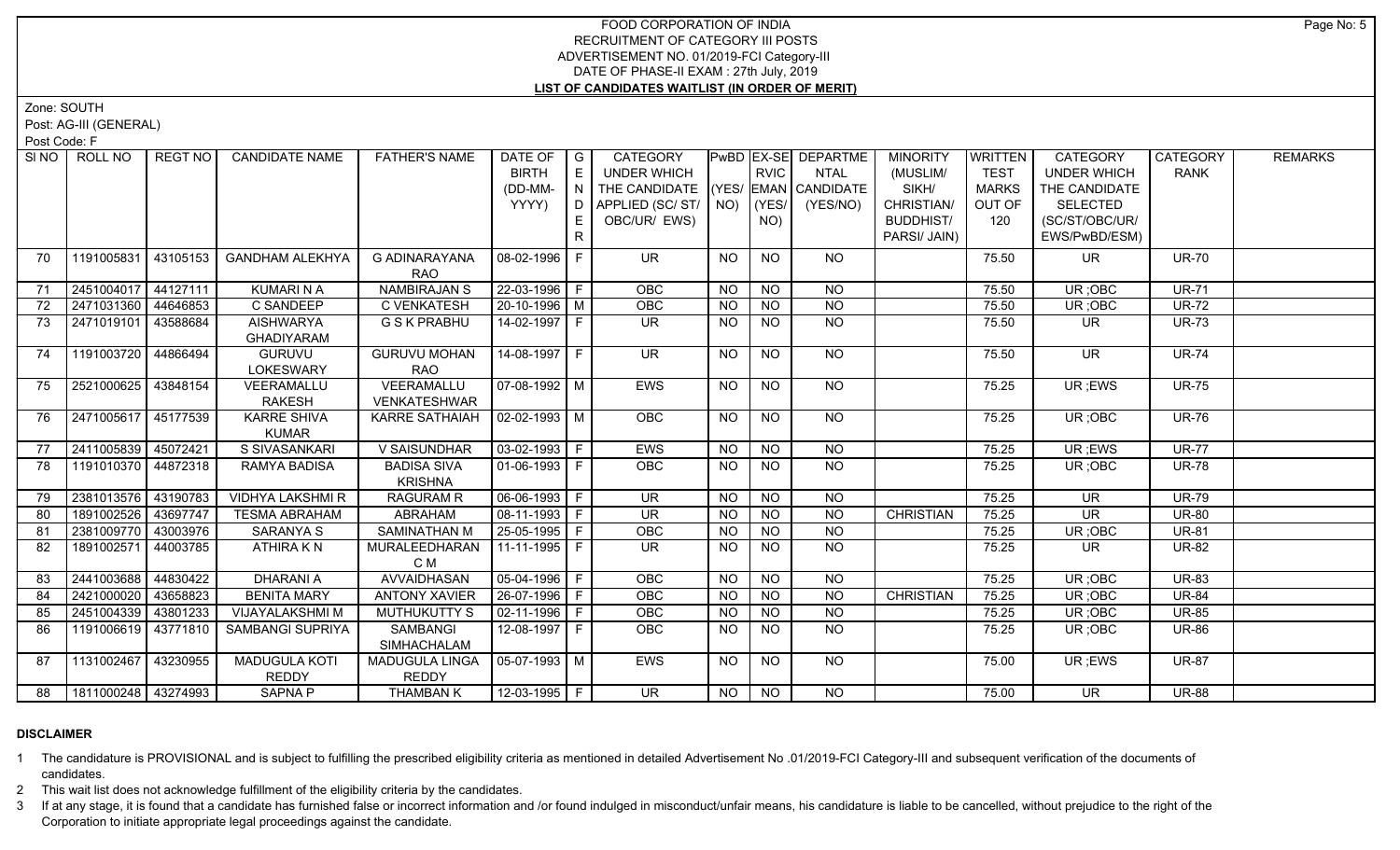Zone: SOUTH

Post: AG-III (GENERAL)

Post Code: F

| SI NO I | ROLL NO                 | REGT NO  | <b>CANDIDATE NAME</b>                           | <b>FATHER'S NAME</b>                             | DATE OF<br><b>BIRTH</b><br>(DD-MM- | $\overline{\phantom{a}}$ G<br>E<br>N | <b>CATEGORY</b><br><b>UNDER WHICH</b><br>THE CANDIDATE (YES/ EMAN CANDIDATE |           | <b>RVIC</b>        | PwBD EX-SE DEPARTME<br><b>NTAL</b> | <b>MINORITY</b><br>(MUSLIM/<br>SIKH/ | <b>WRITTEN</b><br><b>TEST</b><br><b>MARKS</b> | <b>CATEGORY</b><br><b>UNDER WHICH</b><br>THE CANDIDATE | <b>CATEGORY</b><br><b>RANK</b> | <b>REMARKS</b> |
|---------|-------------------------|----------|-------------------------------------------------|--------------------------------------------------|------------------------------------|--------------------------------------|-----------------------------------------------------------------------------|-----------|--------------------|------------------------------------|--------------------------------------|-----------------------------------------------|--------------------------------------------------------|--------------------------------|----------------|
|         |                         |          |                                                 |                                                  | YYYY)                              | D<br>E.                              | APPLIED (SC/ST/<br>OBC/UR/ EWS)                                             |           | $NO)$ (YES/<br>NO) | (YES/NO)                           | CHRISTIAN/<br><b>BUDDHIST/</b>       | OUT OF<br>120                                 | <b>SELECTED</b><br>(SC/ST/OBC/UR/                      |                                |                |
|         |                         |          |                                                 |                                                  |                                    | R.                                   |                                                                             |           |                    |                                    | PARSI/ JAIN)                         |                                               | EWS/PwBD/ESM)                                          |                                |                |
| 89      | 2381011556              | 43940661 | <b>SHIRLEY</b><br><b>IMMACULATE P</b>           | PURUSHOTHAMAN                                    | 19-03-1995 F                       |                                      | <b>OBC</b>                                                                  | NO        | <b>NO</b>          | <b>NO</b>                          | <b>CHRISTIAN</b>                     | 75.00                                         | UR; OBC                                                | <b>UR-89</b>                   |                |
| 90      | 1191002159 44713929     |          | <b>GUBBALA YOGINI</b><br><b>LAKSHMI MOUNIKA</b> | <b>GUBBALA</b><br>PRABHAKAR RAO                  | 25-08-1995   F                     |                                      | OBC                                                                         | <b>NO</b> | <b>NO</b>          | <b>NO</b>                          |                                      | 75.00                                         | UR; OBC                                                | <b>UR-90</b>                   |                |
| 91      | 1201005703 43940695     |          | <b>CHAPPA MOUNIKA</b>                           | <b>CHAPPA</b><br>SATYANARAYANA                   | 10-06-1997   F                     |                                      | $\overline{\mathsf{UR}}$                                                    | NO.       | <b>NO</b>          | $\overline{NQ}$                    |                                      | 75.00                                         | $\overline{\mathsf{UR}}$                               | <b>UR-91</b>                   |                |
| 92      | 2471019358 44293080     |          | RAMASANI KEERTHI                                | RAMASANI VENKAT   07-07-1997   F<br><b>REDDY</b> |                                    |                                      | EWS                                                                         | <b>NO</b> | <b>NO</b>          | NO                                 |                                      | 75.00                                         | UR; EWS                                                | <b>UR-92</b>                   |                |
| 93      | 1861007107              | 44653975 | <b>MAREETTA VINCENT</b>                         | <b>K M VINCENT</b>                               | 24-09-1992 F                       |                                      | <b>UR</b>                                                                   | <b>NO</b> | <b>NO</b>          | <b>NO</b>                          | <b>CHRISTIAN</b>                     | 74.75                                         | <b>UR</b>                                              | <b>UR-93</b>                   |                |
| 94      | 1901006268 44301535     |          | PRIYANKA W S                                    | <b>WILSON G</b>                                  | 29-04-1993 F                       |                                      | <b>UR</b>                                                                   | <b>NO</b> | <b>NO</b>          | $N$ O                              | <b>CHRISTIAN</b>                     | 74.75                                         | <b>UR</b>                                              | <b>UR-94</b>                   |                |
| 95      | 2451002732              | 43878510 | <b>CHITHRA S</b>                                | <b>SUNDARAM S</b>                                | $04-05-1993$   F                   |                                      | <b>UR</b>                                                                   | <b>NO</b> | <b>NO</b>          | <b>NO</b>                          |                                      | 74.75                                         | <b>UR</b>                                              | <b>UR-95</b>                   |                |
| 96      | 1881001007              | 43389184 | MEENUMOL JOSE                                   | JOSE K J                                         | 28-09-1993 F                       |                                      | $\overline{\mathsf{UR}}$                                                    | <b>NO</b> | $N$ O              | $N$ O                              | <b>CHRISTIAN</b>                     | 74.75                                         | $\overline{\mathsf{UR}}$                               | <b>UR-96</b>                   |                |
| 97      | 2471004747              | 44691253 | DAGGARI SARIKA                                  | <b>DAGGARI</b><br>NARENDAR REDDY                 | 06-02-1994 F                       |                                      | UR.                                                                         | <b>NO</b> | <b>NO</b>          | N <sub>O</sub>                     |                                      | 74.75                                         | <b>UR</b>                                              | <b>UR-97</b>                   |                |
| 98      | 1151000008              | 43428787 | <b>MUMMADI REVATHI</b>                          | M LAKSHMI REDDY   20-04-1994   F                 |                                    |                                      | UR                                                                          | <b>NO</b> | <b>NO</b>          | $N$ O                              |                                      | 74.75                                         | $\overline{\mathsf{UR}}$                               | <b>UR-98</b>                   |                |
| 99      | 1191002185              | 44870450 | KAPARAPU NIRUSHA                                | <b>KAPARAPU</b><br>MALLESWARA RAO                | $31-08-1994$ F                     |                                      | OBC                                                                         | <b>NO</b> | NO                 | N <sub>O</sub>                     |                                      | 74.75                                         | UR; OBC                                                | <b>UR-99</b>                   |                |
| 100     | 2411000445              | 43358976 | <b>MEENA V</b>                                  | <b>VELLAICHAMY V</b>                             | 23-04-1996 F                       |                                      | OBC                                                                         | <b>NO</b> | <b>NO</b>          | <b>NO</b>                          |                                      | 74.75                                         | UR; OBC                                                | <b>UR-100</b>                  |                |
| 101     | 1191005982 44934484     |          | <b>VARANASI SATYA</b><br>LAKSHMI                | VARANASI<br><b>RAJENDRA</b><br>PRASAD            | 14-08-1997 F                       |                                      | UR.                                                                         | NO.       | <b>NO</b>          | <b>NO</b>                          |                                      | 74.75                                         | UR.                                                    | <b>UR-101</b>                  |                |
| 102     | 1131003603 45117932     |          | <b>AVVARI SAI</b><br>YESWANTH                   | AVVARI VENKATA<br>RAMANA MURTHY                  | 18-08-1997   M                     |                                      | <b>UR</b>                                                                   | <b>NO</b> | NO                 | <b>NO</b>                          |                                      | 74.75                                         | <b>UR</b>                                              | <b>UR-102</b>                  |                |
| 103     | 2471033737              | 43450971 | KILLADA SURESH<br><b>BABU</b>                   | KILLADA TAVITI<br><b>NAIDU</b>                   | 16-04-1995   M                     |                                      | <b>OBC</b>                                                                  | NO        | <b>NO</b>          | <b>NO</b>                          |                                      | 74.50                                         | UR; OBC                                                | <b>UR-103</b>                  |                |
| 104     | 1871000314 43817084     |          | <b>THANIMA S LAL</b>                            | <b>SREELAL JM</b>                                | $02-06-1995$ F                     |                                      | $\overline{\mathsf{UR}}$                                                    | <b>NO</b> | <b>NO</b>          | $\overline{NQ}$                    |                                      | 74.50                                         | $\overline{\mathsf{UR}}$                               | $\overline{\text{UR}}$ -104    |                |
| 105     | 2381001390 44969578     |          | <b>VIGNESH ARJUNG</b>                           | <b>GIRIRAJANTS</b>                               | $07-07-1995$ M                     |                                      | <b>OBC</b>                                                                  | <b>NO</b> | <b>NO</b>          | <b>NO</b>                          |                                      | 74.50                                         | UR; OBC                                                | <b>UR-105</b>                  |                |
|         | 106 2441005249 44454060 |          | <b>MEENAR</b>                                   | RAJENDRAN M                                      | 20-07-1995 F                       |                                      | <b>OBC</b>                                                                  | <b>NO</b> | N <sub>O</sub>     | N <sub>O</sub>                     |                                      | 74.50                                         | UR; OBC                                                | <b>UR-106</b>                  |                |

## **DISCLAIMER**

1 The candidature is PROVISIONAL and is subject to fulfilling the prescribed eligibility criteria as mentioned in detailed Advertisement No .01/2019-FCI Category-III and subsequent verification of the documents of candidates.

2 This wait list does not acknowledge fulfillment of the eligibility criteria by the candidates.

3 If at any stage, it is found that a candidate has furnished false or incorrect information and /or found indulged in misconduct/unfair means, his candidature is liable to be cancelled, without prejudice to the right of t Corporation to initiate appropriate legal proceedings against the candidate.